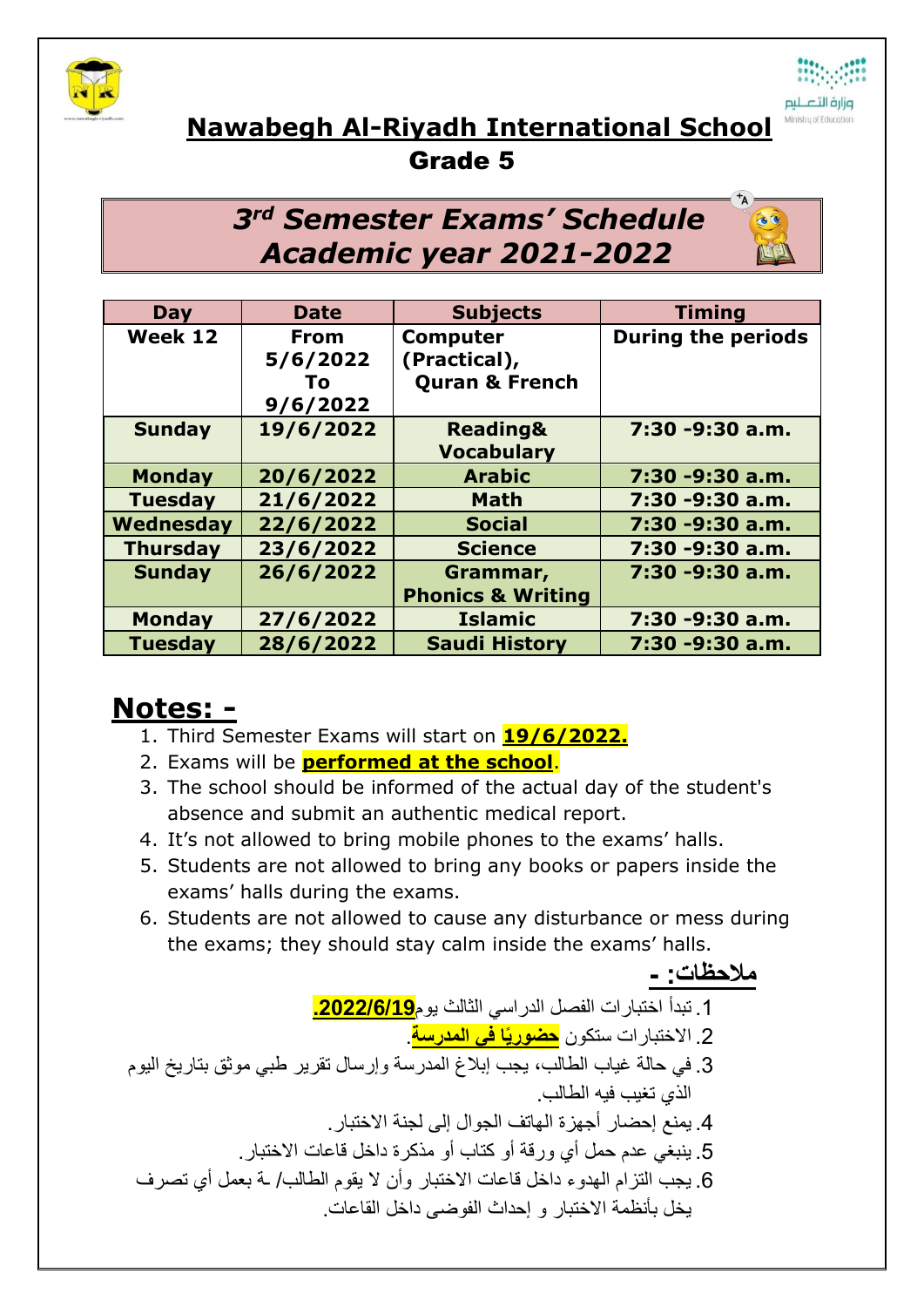| <b>Day</b> | <b>Subject</b>                           | <b>Material Covered</b>                                                                                                                                                                                                                                                                                                                                                                                                                                                                                                                                                                                             |  |  |
|------------|------------------------------------------|---------------------------------------------------------------------------------------------------------------------------------------------------------------------------------------------------------------------------------------------------------------------------------------------------------------------------------------------------------------------------------------------------------------------------------------------------------------------------------------------------------------------------------------------------------------------------------------------------------------------|--|--|
| Sun.       | <b>Reading&amp;</b><br><b>Vocabulary</b> | <b>Vocabulary Story (1)</b><br>*Unit (3), Lesson (15) "We Were There Too"<br>T.B. Pgs.444, 445<br>Reading<br>*Unit (3), Lesson (15) "We Were There Too"<br>T.B. Pgs.448, 461<br><b>Story (2)</b><br><u>Vocabulary</u><br>*Unit (4), Lesson (16) "Lunch Money"<br>T.B. Pgs.478, 479<br><b>Reading</b><br>*Unit (4), Lesson (16) "Lunch Money"<br>T.B. Pgs.482, 493<br>*Any related <b>worksheets</b> or discussed questions during the<br>sessions                                                                                                                                                                   |  |  |
| Mon.       | <b>Arabic</b>                            | الوحدة الرابعة : " مختر عون ومكتشفون "<br>نص الفهم القرائي : " أنامل أضاءت طريق أصحابها " كتاب الطالبة ص. 117- 124<br>أحاكي الأسلوب اللغوي التوكيد بـ ( كل ، جميع ) كتاب الطالبة ص. 125<br>الافعال الخمسة كتاب الطالبة ص. 133- 134<br>الهمزة الممدودة في أول الكلمة ووسطها كتاب الطالبة ص. 135- 141<br>المعطوف كتاب الطالبة ص. 142- 149<br>الصفة كتاب الطالبة ص. 150- 159<br>النص الشعرى : " الأشعة السينية " كتاب الطالبة ص. 162- 165<br>أوراق المراجعة                                                                                                                                                            |  |  |
| Tues.      | <b>Math</b>                              | <b>Ch.7: Multiply Fractions</b><br>L.3: Fractions and Whole Numbers Multiplication<br>Pg. (435)<br><b>L.4: Multiply Fractions</b><br>Pg. (440 ex.1&2,441 to ex.6)<br>L.5: Compare Fraction Factors and product<br>Pg. (447 to ex.6)<br>L.6: Fraction Multiplication. Pg. (453)<br>L.9: Multiply Mixed Numbers. Pg. (473)<br><b>Ch.8: Divide Fraction</b><br><b>L.4: Fractions and Whole Numbers Division</b><br>Pgs. (513,515)<br><b>Ch.11: Geometry and Volume</b><br><b>L.1: Polygons.</b> Pgs. (637,638)<br><b>L.2: Triangles.</b> Pgs. (643,645)<br>L.3: Quadrilaterals. Pg. (649)<br><b>Revision Worksheet</b> |  |  |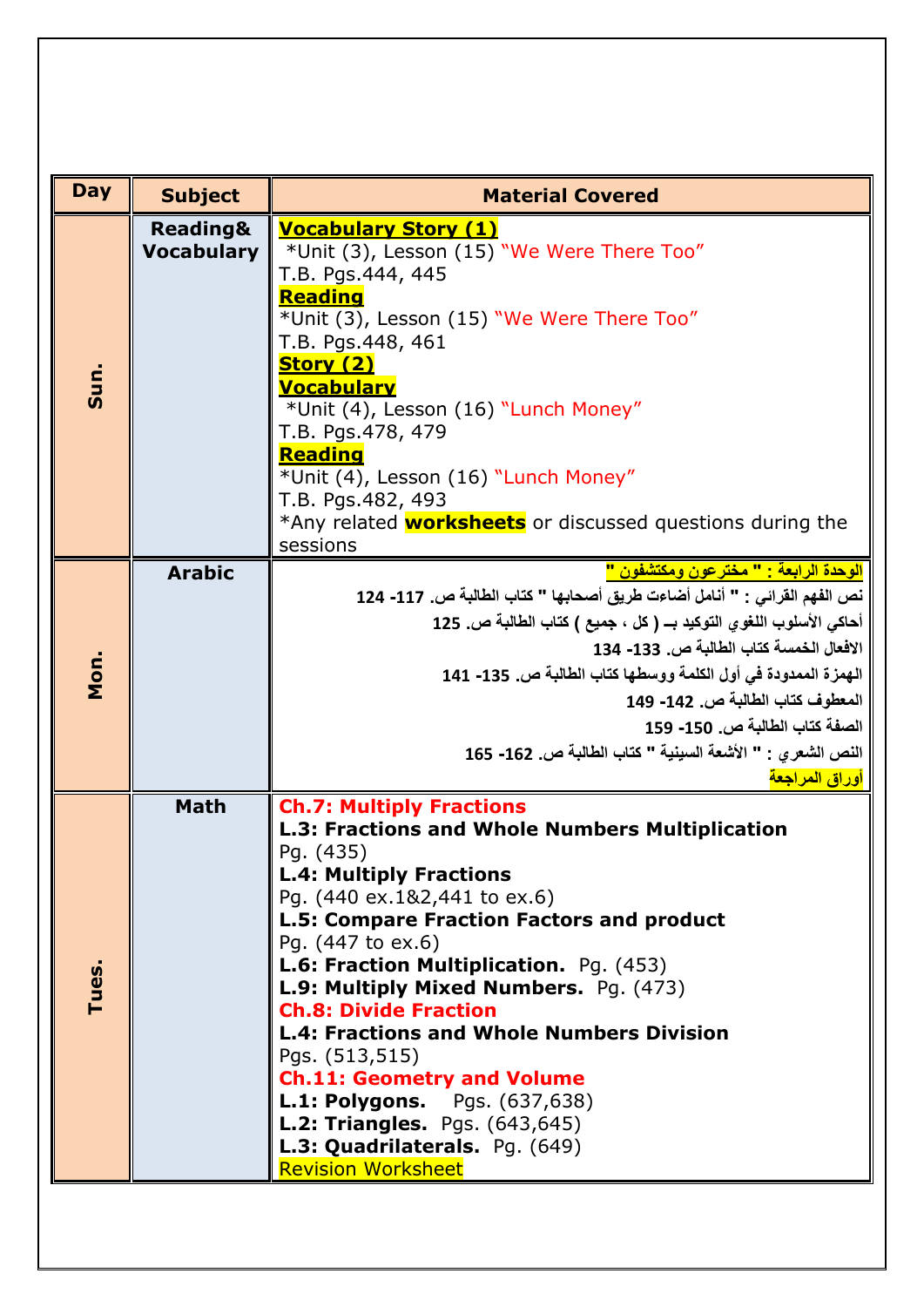| 1- U. (3) -L.(4) "The African Horn and Comoros"           |                                                                  |  |
|-----------------------------------------------------------|------------------------------------------------------------------|--|
| S.B. Pgs. 61 - 65                                         |                                                                  |  |
| W.B. Pgs. 36 - 38                                         |                                                                  |  |
| 2- U. (5) - L. (3) "Food Crops"                           |                                                                  |  |
| S.B. Pgs. 93 - 95                                         |                                                                  |  |
| W.B. Pgs. 56, 57                                          |                                                                  |  |
| Wed.<br><b>Social</b><br>3- U. (5) - L. (4) "Fiber Crops" |                                                                  |  |
| S.B. Pgs. 96 - 97                                         |                                                                  |  |
| W.B. Pgs. 58, 59                                          |                                                                  |  |
| 4- U. (5) -L.( 6) "Livestock Production"                  |                                                                  |  |
| S.B. Pgs. 101 - 102                                       |                                                                  |  |
| W.B. Pgs. 61, 62 + worksheet                              |                                                                  |  |
| <b>Science</b><br>U.13, L.6 "What Is The Atomic Theory?"  |                                                                  |  |
| T.B. Pgs. $629 - 637$                                     |                                                                  |  |
| U.14, L.1 "What Is Sound?"                                |                                                                  |  |
| T.B. Pgs. $(647 - 655)$                                   |                                                                  |  |
| Thurs.<br>Lesson Review Pgs. 658, 659                     |                                                                  |  |
|                                                           | U.14, L.4 "What Are Some Properties of Light?"                   |  |
| T.B. Pgs. $677 - 687$                                     |                                                                  |  |
| Worksheets (3, 4, 5)                                      |                                                                  |  |
| Grammar<br>Grammar:                                       |                                                                  |  |
| *Unit (5) - Lesson (22) " Perfect Tenses"<br>phonics &    |                                                                  |  |
| <b>Writing</b><br>R.N. Pgs. 319, 320                      |                                                                  |  |
| * Unit (5) - Lesson (23) "Easily Confused Verbs"          |                                                                  |  |
| R.N. Pgs. 331, 332                                        |                                                                  |  |
| * Unit (5) - Lesson (24) "Making Comparisons"             |                                                                  |  |
| R.N. Pgs.343, 344                                         |                                                                  |  |
| * Unit (5) - Lesson (25) "Contractions"                   |                                                                  |  |
| R.N. Pgs.355, 356                                         |                                                                  |  |
| <b>Phonics:</b>                                           |                                                                  |  |
| * Unit (5) - Lesson (22) "Final /ĭj/, /ĭv/, /ĭs/"         |                                                                  |  |
| R.N. Pgs. 316, 318                                        |                                                                  |  |
| * Unit (5) - Lesson (23) "Unstressed Syllables"           |                                                                  |  |
| Sun.<br>R.N. Pgs. 328, 330                                |                                                                  |  |
|                                                           | $*$ Unit (5) - Lesson (24) "Prefixes in- un-, dis-, and mis-"    |  |
| R.N. Pgs. 340, 342                                        |                                                                  |  |
| $*$ Unit (5) - Lesson (25) "Suffix -ion"                  |                                                                  |  |
| R.N. Pgs.352, 354                                         |                                                                  |  |
| <u>Writing:</u>                                           |                                                                  |  |
| *"Personal Narrative"                                     |                                                                  |  |
| <b>Writing Handbook</b>                                   |                                                                  |  |
| Pgs. 52, 53                                               |                                                                  |  |
| *"Autobiography"                                          |                                                                  |  |
| <b>Writing Handbook</b>                                   |                                                                  |  |
| Pgs. 48, 49                                               |                                                                  |  |
|                                                           | *Any related <b>worksheets</b> or discussed questions during the |  |
|                                                           |                                                                  |  |
| sessions                                                  |                                                                  |  |